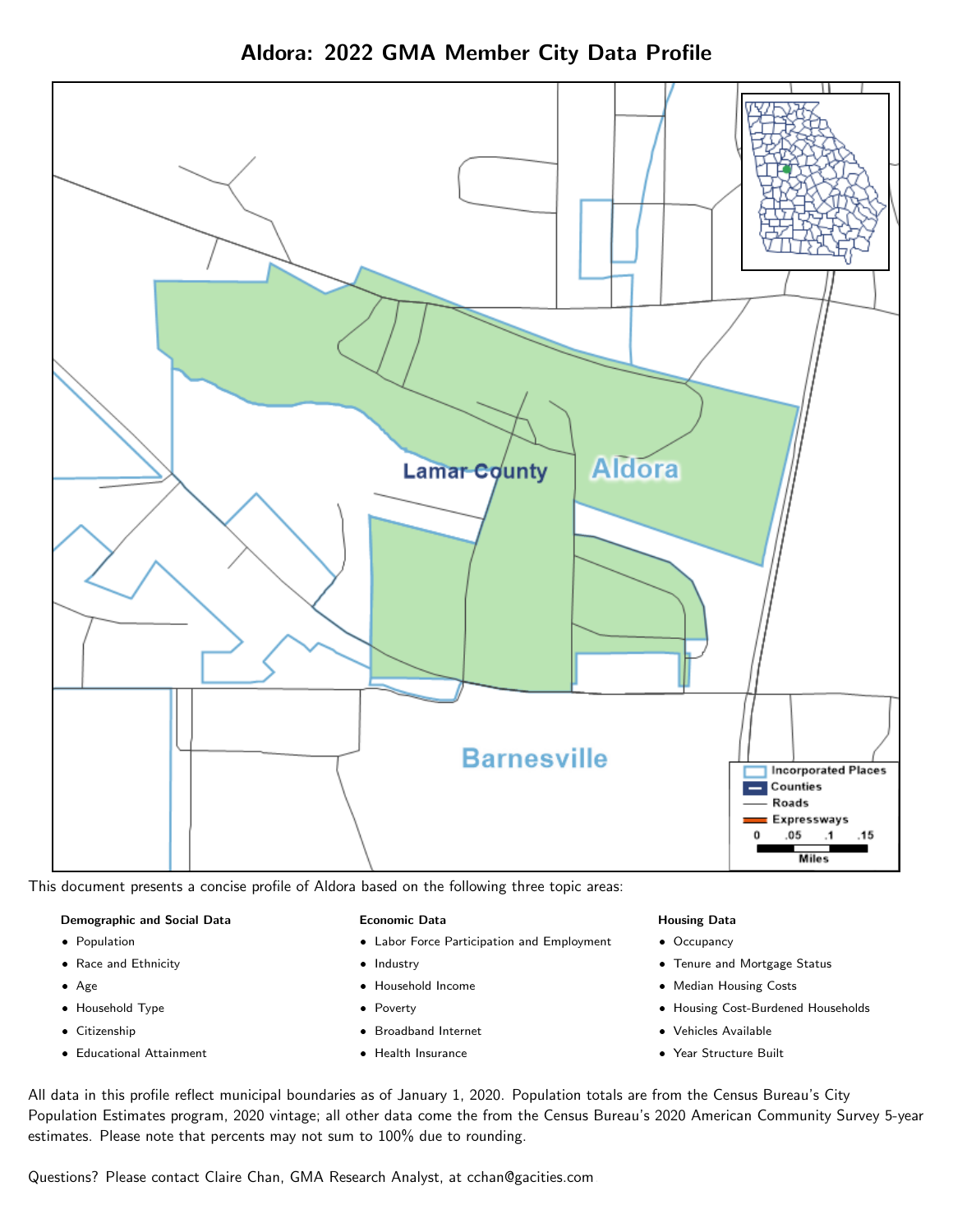# Aldora: Demographic and Social





### **Citizenship**

| <b>Native Born</b><br>100% |  |
|----------------------------|--|

Source: American Community Survey, 2020 5-year estimates, table B05002 Source: American Community Survey, 2020 5-year estimates, table B15002

### Race and Ethnicity



Source: U.S. Census Bureau, City Population Estimates, 2020 vintage Source: American Community Survey, 2020 5-year estimates, table B03002

## Household Type



Source: American Community Survey, 2020 5-year estimates, table B01001 Source: American Community Survey, 2020 5-year estimates, table B11001

### Educational Attainment



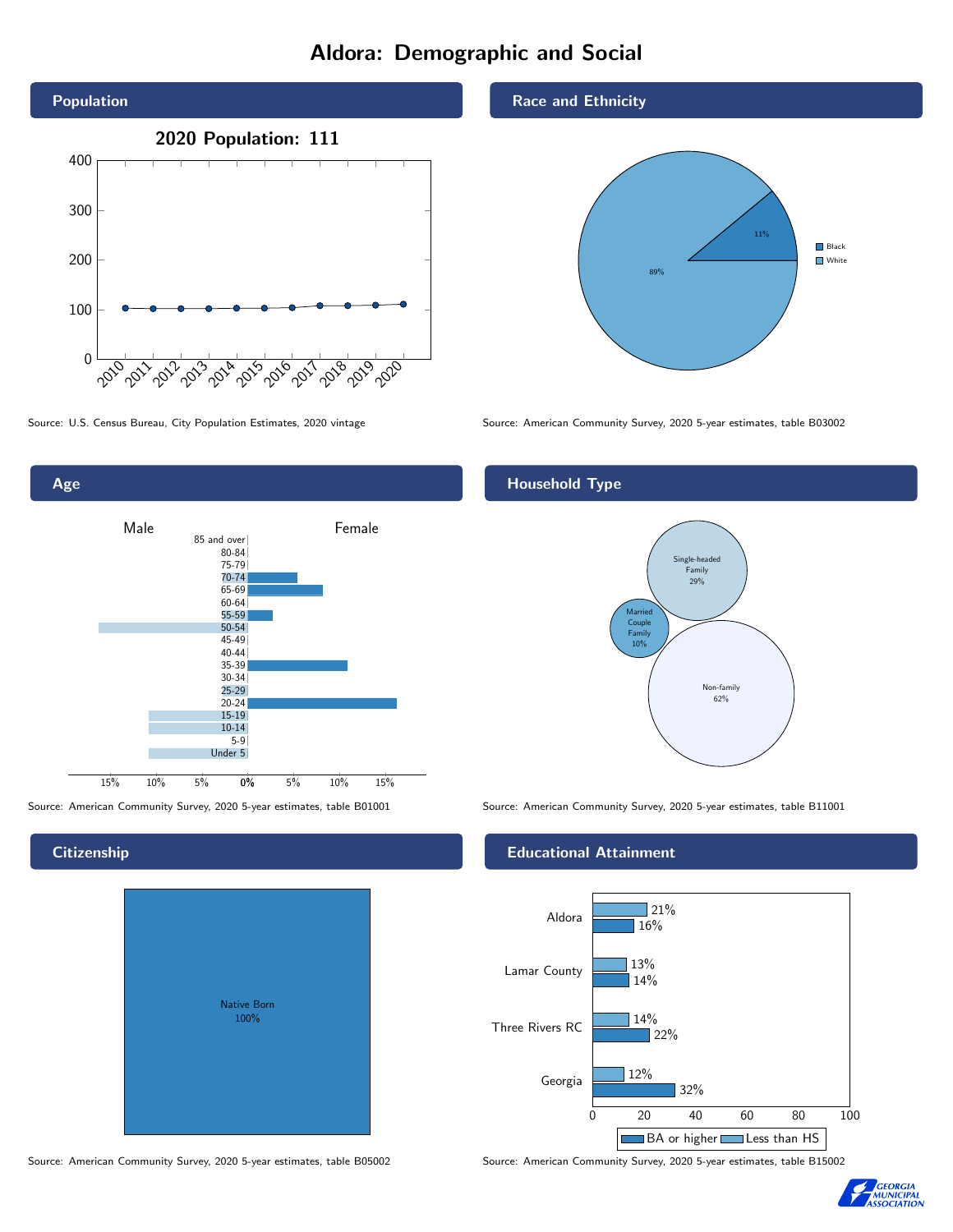# Aldora: Economic







Source: American Community Survey, 2020 5-year estimates, table B23001 Note: Unemployment rate is based upon the civilian labor force.



Source: American Community Survey, 2020 5-year estimates, tables B19013 and B19025 Source: American Community Survey, 2020 5-year estimates, table B17010



### Industry

| Agriculture, forestry, fishing and hunting, and mining      |       |
|-------------------------------------------------------------|-------|
| Construction                                                |       |
| Manufacturing                                               | $0\%$ |
| <b>Wholesale Trade</b>                                      | $0\%$ |
| Retail Trade                                                | $0\%$ |
| Transportation and warehousing, and utilities               |       |
| Information                                                 |       |
| Finance and insurance, real estate, rental, leasing         |       |
| Professional, scientific, mgt, administrative, waste mgt    |       |
| Educational services, and health care and social assistance |       |
| Arts, entertainment, recreation, accommodation, food        |       |
| service                                                     |       |
| Other services, except public administration                |       |
| Public administration                                       |       |

Source: American Community Survey, 2020 5-year estimates, table C24030

### Poverty



### **Health Insurance**



Source: American Community Survey, 2020 5-year estimates, table B28002 Source: American Community Survey, 2020 5-year estimates, table B18135